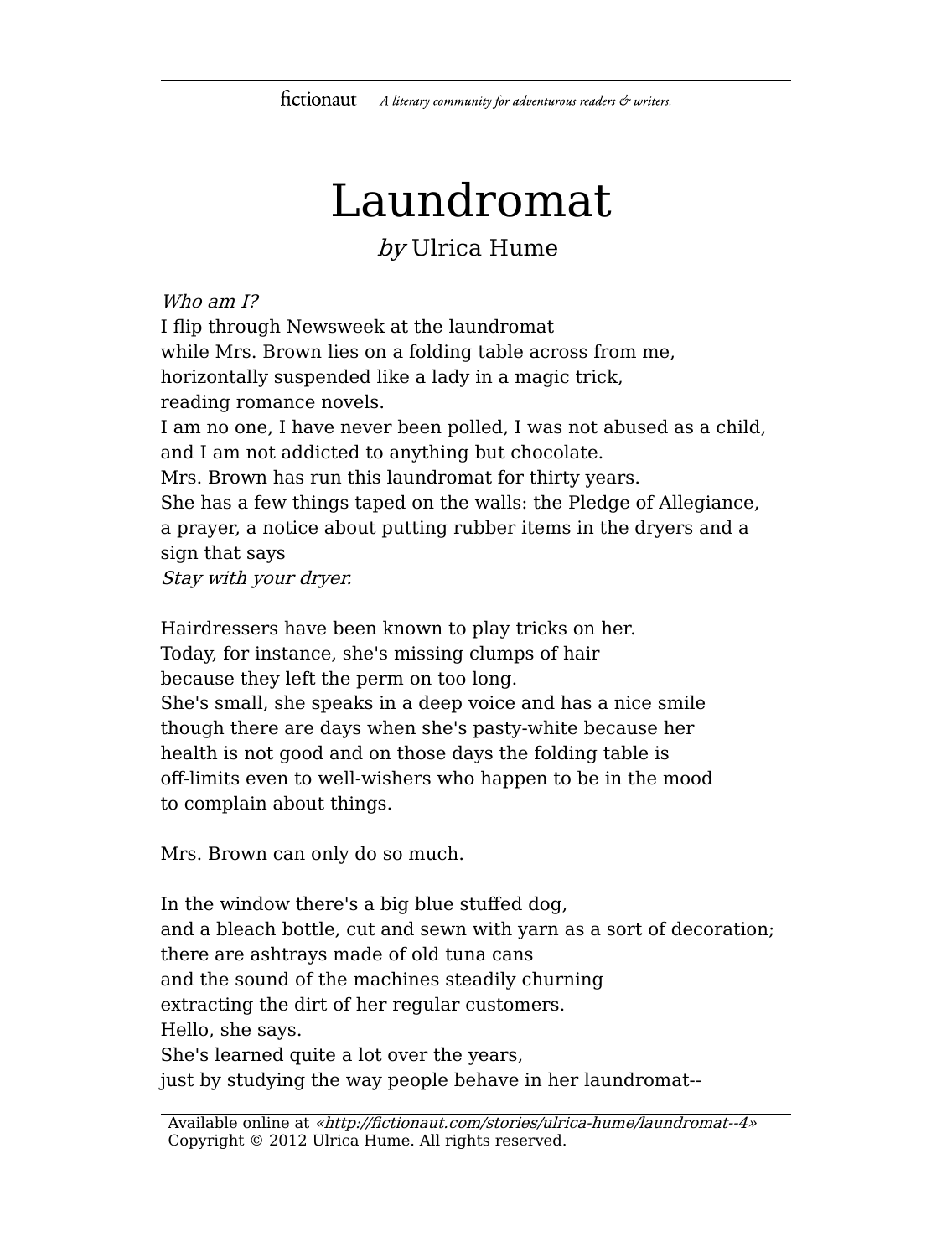stuffing in too many sheets or jamming the dollar machine, and that is her dilemma to solve, Why do they do it? Won't they ever learn?

Sometimes a stranger will appear in her laundromat, like a blur of color or a dream that keeps recurring and she'll stop what she's doing and size him up, though after awhile it seems to her that she has seen them all before. Today it's the bachelor from around the corner and she gives me a pixie grin as he pours too much soap in the washer, but Mrs. Brown does not interfere.

I look up from the Newsweek magazine, cynical about a toxic world that won't come clean. angry about every other page I read. Yes, my life is threatened too and yours and yours and yours... all poisons and cures and there's a drought in my personality too, an inner starvation for lack of accepting the burden of the real world.

We, Mrs. Brown and I, are two Macbethian witches, or two wise women at the washing rock peering through the reeds. We watch the man touch his soiled clothes as though they were brothers to himself, secret identities. Stay with your dryer, we warn him later, as he starts the machine. Now his world is turning, turning... there go his favorite sox and the designer jeans muted blues, yellows and greys.